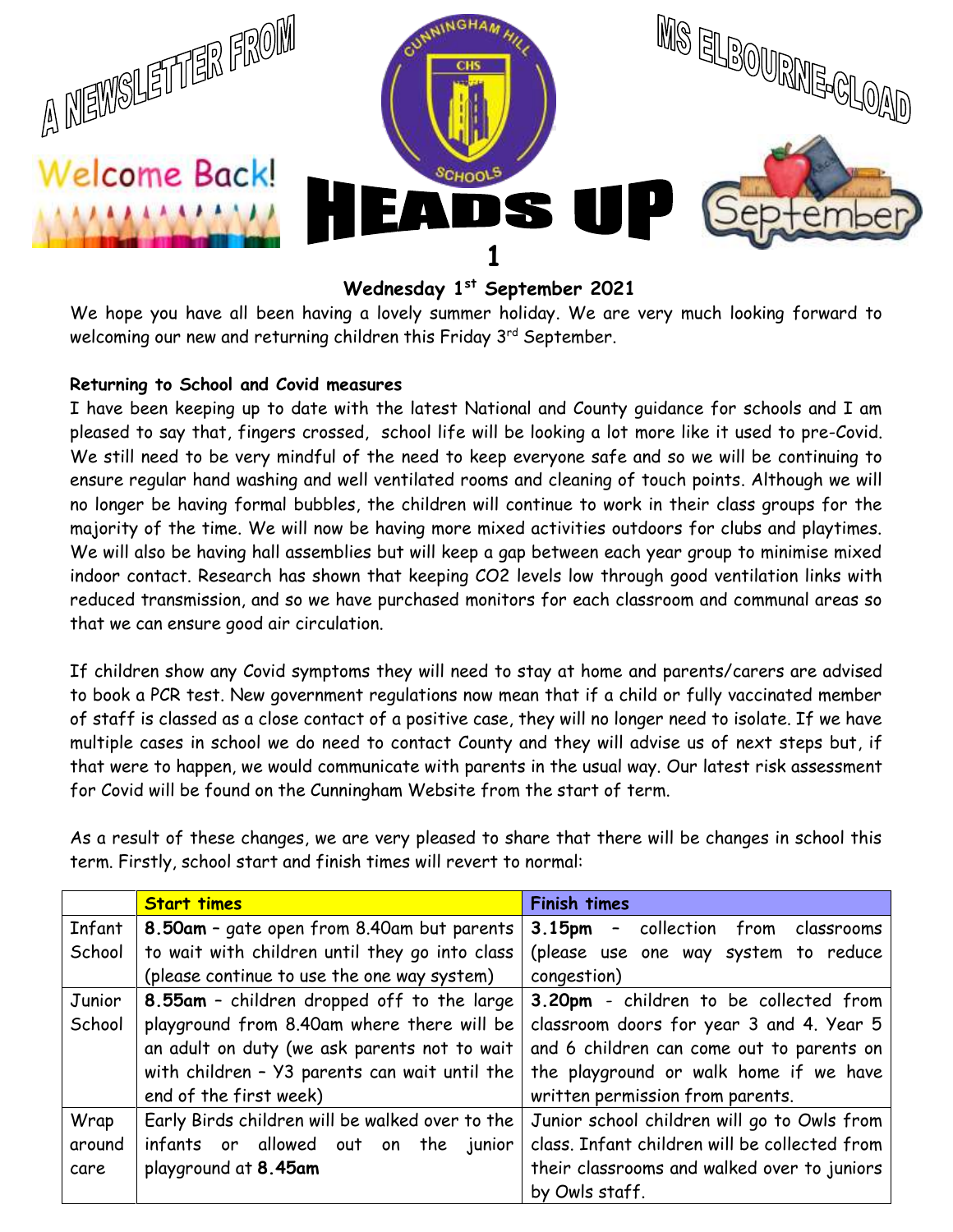## **Illness/absence**

We have to be accountable for every child not in school by close of registers so please inform the schools by 9am if your child is absent to reduce office time spent on phone calls. This allows us to focus on any child whose non-attendance may be of concern.

#### **Lunches**

Children will now all be able to eat lunches in the dining rooms. The infant children will choose their lunch in class, except Reception children whose parents will need to pre-order on Parentmail – further details will be sent out in the next few days. Junior school parents will need to order and pay for meals in advance on Parentmail – please ensure your child knows and is happy with the food choice you have made.

#### **Medical Care Plans**

If any children have, or should have, medical care plans or Asthma forms please contact the school office on the first day of term to ensure we can update/write these.

## **Contacting school**

Just a reminder that there is a lot of information available on our Federation website [\(www.cunninghamhill.herts.sch.uk\)](http://www.cunninghamhill.herts.sch.uk/) and this would be the best place to go to answer general questions or check dates in the first instance. You can also contact the schools via: [admin@cunninghamhill.herts.sch.uk](mailto:admin@cunninghamhill.herts.sch.uk) for both schools,

[juniors@cunninghamhill.herts.sch.uk](mailto:juniors@cunninghamhill.herts.sch.uk) for the juniors,

[infants@cunninghamhill.herts.sch.uk](mailto:infants@cunninghamhill.herts.sch.uk) for the infants.

Any emails for teachers or other staff will be forwarded from here – please put FAO and the staff member's name in the subject box. Communication from school will usually come in the form of a Parentmail so please ensure we have the correct contact details for you and that your alerts are enabled on the app. Please do not use the learning platforms (Google Classrooms/Seesaw/Tapestry). Teachers will respond when they are able, however if you have an urgent communication it is better to phone the school or talk to the teacher at collection time.

#### **Parents visiting school**

Although we are pleased to welcome back face to face contact, where possible, we would still continue to ask any visitors to school for a face to face conversation, including drop off or collection, to wear a facemask if possible.

#### **Dates and Meet the Teacher Evenings**

We will shortly be sending out a Parentmail with important dates on, but 'Meet the Teacher' dates are below. It is important that a parent/carer attends if possible, even if you have had a child through the school, as there are some changes this year that it is important that you are aware of:

| Meet the Teacher Evenings | Infants - Tuesday 7 Sept | Juniors- Wednesday 8 Sept |
|---------------------------|--------------------------|---------------------------|
| $5 - 5.30$ pm             | Reception                | Year 3                    |
| $5.30 - 6pm$              | Year 1                   | Year 4                    |
| $6 - 6.30$ pm             | Year 2                   | Year 5                    |
| $6.30 - 7$ pm             |                          | Year 6                    |